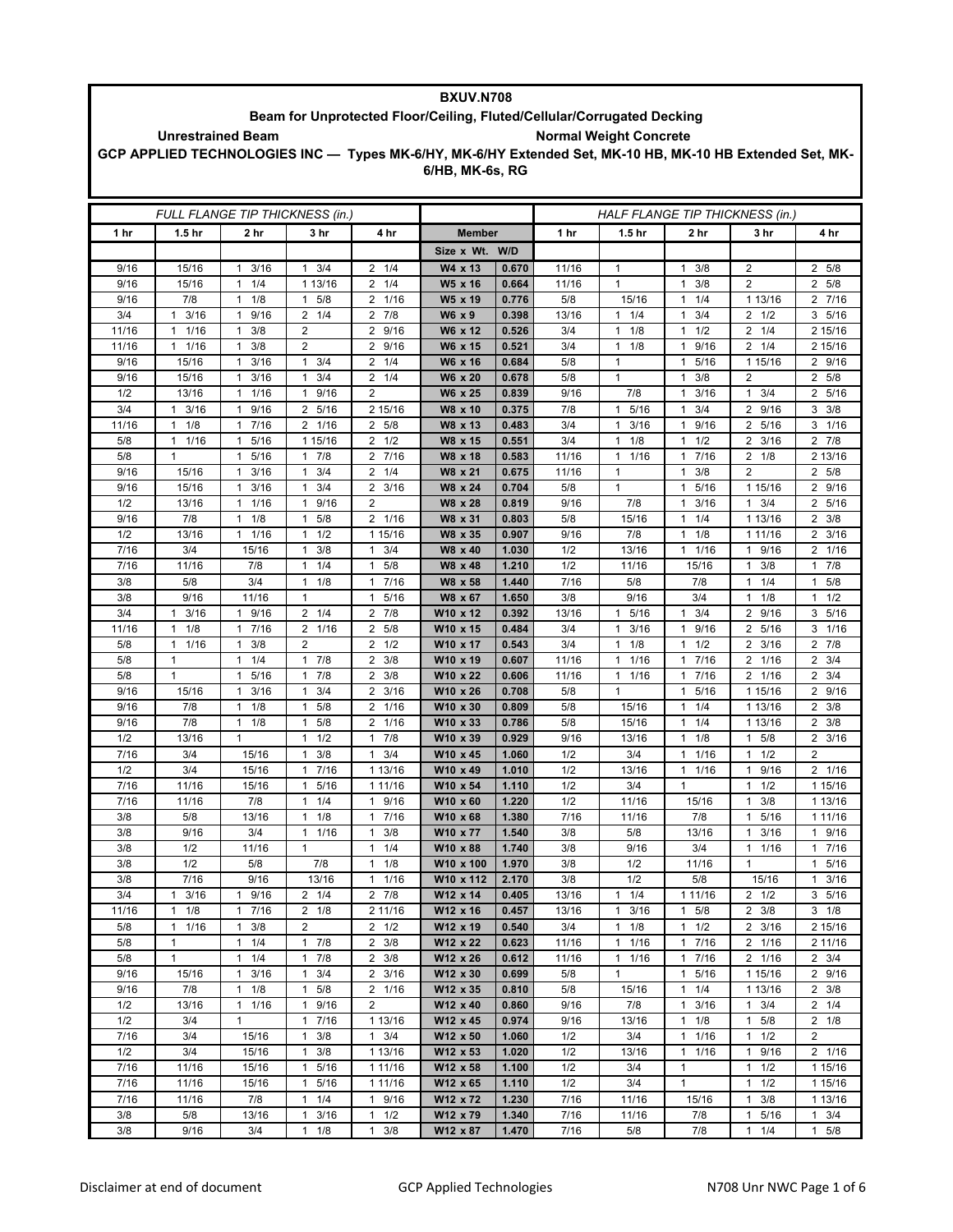| FULL FLANGE TIP THICKNESS (in.) |                   |                              |                                  |                                   | HALF FLANGE TIP THICKNESS (in.) |                |             |                   |                                     |                                  |                        |
|---------------------------------|-------------------|------------------------------|----------------------------------|-----------------------------------|---------------------------------|----------------|-------------|-------------------|-------------------------------------|----------------------------------|------------------------|
| 1 hr                            | 1.5 <sub>hr</sub> | 2 <sub>hr</sub>              | 3 <sub>hr</sub>                  | 4 hr                              | <b>Member</b>                   |                | 1 hr        | 1.5 <sub>hr</sub> | 2 hr                                | 3 hr                             | 4 hr                   |
|                                 |                   |                              |                                  |                                   | Size x Wt. W/D                  |                |             |                   |                                     |                                  |                        |
| 3/8                             | 9/16              | 11/16                        | 1/16<br>1                        | 5/16<br>1                         | W12 x 96                        | 1.610          | 3/8         | 9/16              | 13/16                               | 1/8<br>1                         | $1 \t1/2$              |
| 3/8                             | 1/2               | 11/16                        | 15/16                            | 1/4<br>$\mathbf{1}$               | W12 x 106                       | 1.770          | 3/8         | 9/16              | 3/4                                 | 1/16<br>$\mathbf{1}$             | 1 7/16                 |
| 3/8                             | 1/2               | 5/8                          | 7/8                              | 1/8<br>$\mathbf{1}$               | W12 x 120                       | 1.990          | 3/8         | 1/2               | 11/16                               | $\mathbf{1}$                     | 1 5/16                 |
| 3/8                             | 7/16              | 9/16                         | 13/16                            | 1/16<br>$\mathbf{1}$              | W12 x 136                       | 2.230          | 3/8         | 1/2               | 5/8                                 | 15/16                            | 3/16<br>1.             |
| 3/8                             | 7/16              | 1/2                          | 3/4                              | 15/16                             | W12 x 152                       | 2.450          | 3/8         | 7/16              | 9/16                                | 7/8                              | $1 \t1/8$              |
| 3/8                             | 3/8               | 1/2                          | 11/16                            | 7/8                               | W12 x 170                       | 2.720          | 3/8         | 3/8               | 9/16                                | 3/4                              | $\mathbf{1}$           |
| 3/8                             | 3/8               | 7/16                         | 5/8                              | 13/16                             | W12 x 190                       | 3.000          | 3/8         | 3/8               | 1/2                                 | 3/4                              | 15/16                  |
| 3/8<br>3/8                      | 3/8<br>3/8        | 7/16<br>3/8                  | 5/8                              | 3/4                               | W12 x 210<br>W12 x 230          | 3.270          | 3/8<br>3/8  | 3/8               | 7/16<br>7/16                        | 11/16<br>5/8                     | 7/8<br>13/16           |
| 3/8                             | 3/8               | 3/8                          | 9/16<br>1/2                      | 11/16<br>11/16                    | W12 x 252                       | 3.550<br>3.840 | 3/8         | 3/8<br>3/8        | 7/16                                | 9/16                             | 3/4                    |
| 3/8                             | 3/8               | 3/8                          | 1/2                              | 5/8                               | W12 x 279                       | 4.190          | 3/8         | 3/8               | 3/8                                 | 9/16                             | 11/16                  |
| 3/8                             | 3/8               | 3/8                          | 7/16                             | 9/16                              | W12 x 305                       | 4.490          | 3/8         | 3/8               | 3/8                                 | 1/2                              | 11/16                  |
| 3/8                             | 3/8               | 3/8                          | 7/16                             | 9/16                              | W12 x 336                       | 4.850          | 3/8         | 3/8               | 3/8                                 | 1/2                              | 5/8                    |
| 11/16                           | 1/16<br>1         | 3/8<br>$\mathbf{1}$          | $\overline{2}$                   | 2 9/16                            | W14 x 22                        | 0.534          | 3/4         | $1 \t1/8$         | 1/2<br>1                            | $2 \t1/4$                        | 2 15/16                |
| 5/8                             | 1                 | 1/4<br>1                     | 1 13/16                          | 2<br>5/16                         | W14 x 26                        | 0.628          | 11/16       | $1 \t1/16$        | 3/8<br>$\mathbf{1}$                 | 2 1/16                           | 2 11/16                |
| 5/8                             | 15/16             | 1/4<br>$\mathbf{1}$          | 1 13/16                          | 2<br>5/16                         | W14 x 30                        | 0.644          | 11/16       | $\mathbf{1}$      | 3/8<br>$\mathbf{1}$                 | $\overline{2}$                   | 2 11/16                |
| 9/16                            | 7/8               | 3/16<br>$\mathbf{1}$         | 1 11/16                          | 3/16<br>2                         | W14 x 34                        | 0.725          | 5/8         | 15/16             | 5/16<br>1                           | 17/8                             | $2 \frac{1}{2}$        |
| 9/16                            | 7/8               | 1/8<br>$\mathbf{1}$          | $1 \t5/8$                        | 2 1/16                            | W14 x 38                        | 0.809          | 5/8         | 15/16             | 1/4<br>$\mathbf{1}$                 | 1 13/16                          | $2 \frac{3}{8}$        |
| 1/2                             | 13/16             | $1 \t1/16$                   | 1 9/16                           | 1 15/16                           | W14 x 43                        | 0.874          | 9/16        | 7/8               | 3/16<br>$\mathbf{1}$                | 1 1 1 / 16                       | $2 \t1/4$              |
| 1/2                             | 3/4               | $\mathbf{1}$                 | 7/16<br>$\mathbf{1}$             | 1 13/16                           | W14 x 48                        | 0.970          | 9/16        | 13/16             | 1/8<br>$\mathbf{1}$                 | 5/8<br>1                         | $2 \t1/8$              |
| $\frac{1}{7}$ /16               | 3/4               | 15/16                        | 3/8<br>$\mathbf{1}$              | 3/4<br>$\mathbf{1}$               | W14 x 53                        | 1.060          | 1/2         | 3/4               | 1/16<br>$\mathbf{1}$                | 1/2<br>$\mathbf{1}$              | $\overline{2}$         |
| 7/16                            | 11/16             | 15/16                        | 5/16<br>$\mathbf{1}$             | 1 11/16                           | W14 x 61                        | 1.100          | 1/2         | 3/4               | 1                                   | $1 \t1/2$                        | 1 15/16                |
| 7/16                            | 11/16             | 7/8                          | 1/4<br>1                         | 9/16<br>1                         | W14 x 68                        | 1.220          | 1/2         | 11/16             | 15/16                               | 3/8<br>1                         | 1 13/16                |
| 3/8                             | 5/8               | 13/16                        | 3/16<br>$\mathbf{1}$             | 1/2<br>$\mathbf{1}$               | W14 x 74                        | 1.320          | 7/16        | 11/16             | 15/16                               | 5/16<br>1                        | $1 \t3/4$              |
| 3/8                             | 9/16              | 3/4                          | $1 \t1/8$                        | 7/16<br>1                         | W14 x 82                        | 1.450          | 7/16        | 5/8               | 7/8                                 | $1 \t1/4$                        | $1 \t5/8$              |
| 3/8                             | 5/8<br>5/8        | 13/16                        | 3/16<br>1                        | 1/2<br>1                          | W14 x 90<br>W14 x 99            | 1.310          | 7/16        | 11/16             | 15/16                               | 5/16<br>1<br>1/4<br>$\mathbf{1}$ | 3/4<br>1.<br>$1 \t5/8$ |
| 3/8<br>3/8                      | 9/16              | 3/4<br>3/4                   | $1 \t1/8$<br>11/16               | 7/16<br>$\mathbf{1}$<br>5/16<br>1 | W14 x 109                       | 1.430<br>1.570 | 7/16<br>3/8 | 5/8               | 7/8<br>13/16                        | 3/16<br>$\mathbf{1}$             | 1 9/16                 |
| 3/8                             | 1/2               | 11/16                        | $\mathbf{1}$                     | 1/4<br>$\mathbf{1}$               | W14 x 120                       | 1.710          | 3/8         | 5/8<br>9/16       | 3/4                                 | 1/8<br>1                         | 1 7/16                 |
| 3/8                             | 1/2               | 5/8                          | 15/16                            | 3/16<br>1                         | W14 x 132                       | 1.890          | 3/8         | 1/2               | 11/16                               | $\mathbf{1}$                     | $1 \t3/8$              |
| 3/8                             | 1/2               | 5/8                          | 7/8                              | 1/8<br>$\mathbf{1}$               | W14 x 145                       | 1.990          | 3/8         | 1/2               | 11/16                               | $\mathbf{1}$                     | 1 5/16                 |
| 3/8                             | 7/16              | 9/16                         | 13/16                            | 1/16<br>$\mathbf{1}$              | W14 x 159                       | 2.160          | 3/8         | 1/2               | 5/8                                 | 15/16                            | $1 \t1/4$              |
| 3/8                             | 7/16              | 9/16                         | 3/4                              | $\mathbf{1}$                      | W14 x 176                       | 2.380          | 3/8         | 7/16              | 5/8                                 | 7/8                              | $1 \t1/8$              |
| 3/8                             | 3/8               | 1/2                          | 3/4                              | 15/16                             | W14 x 193                       | 2.600          | 3/8         | 7/16              | 9/16                                | 13/16                            | 1 1/16                 |
| 3/8                             | 3/8               | 1/2                          | 11/16                            | 7/8                               | W14 x 211                       | 2.810          | 3/8         | 3/8               | 1/2                                 | 3/4                              | $\mathbf{1}$           |
| 3/8                             | 3/8               | 7/16                         | 5/8                              | 13/16                             | W14 x 233                       | 3.080          | 3/8         | 3/8               | 1/2                                 | 11/16                            | 15/16                  |
| 3/8                             | 3/8               | $7/16$                       | 9/16                             | 3/4                               | W14 x 257                       | 3.360          | 3/8         | 3/8               | 7/16                                | 11/16                            | 7/8                    |
| 3/8                             | 3/8               | 3/8                          | 9/16                             | 11/16                             | W14 x 283                       | 3.660          | 3/8         | 3/8               | 7/16                                | 5/8                              | 13/16                  |
| 3/8                             | 3/8               | 3/8                          | 1/2                              | 5/8                               | W14 x 311                       | 3.980          | 3/8         | 3/8               | 3/8                                 | 9/16                             | 3/4                    |
| 3/8                             | 3/8               | 3/8                          | 1/2                              | 5/8                               | W14 x 342                       | 4.320          | 3/8         | 3/8               | 3/8                                 | 9/16                             | 11/16                  |
| 3/8                             | 3/8               | 3/8                          | 7/16                             | 9/16                              | W14 x 370                       | 4.630          | 3/8         | 3/8               | 3/8                                 | 1/2                              | 11/16                  |
| 3/8                             | 3/8               | 3/8                          | 7/16                             | 9/16                              | W14 x 398                       | 4.930          | 3/8         | 3/8               | 3/8                                 | 1/2                              | 5/8                    |
| 3/8                             | 3/8               | 3/8                          | 7/16                             | 1/2                               | W14 x 426                       | 5.210          | 3/8         | 3/8               | 3/8                                 | 7/16                             | 5/8                    |
| 3/8<br>3/8                      | 3/8<br>3/8        | 3/8<br>3/8                   | 3/8<br>3/8                       | 1/2<br>7/16                       | W14 x 455<br>W14 x 500          | 5.530<br>5.950 | 3/8<br>3/8  | 3/8<br>3/8        | 3/8<br>3/8                          | 7/16<br>7/16                     | 9/16<br>9/16           |
| 3/8                             | 3/8               | 3/8                          | 3/8                              | 7/16                              | W14 x 550                       | 6.430          | 3/8         | 3/8               | 3/8                                 | 3/8                              | 1/2                    |
| 3/8                             | 3/8               | 3/8                          | 3/8                              | 7/16                              | W14 x 605                       | 6.960          | 3/8         | 3/8               | 3/8                                 | 3/8                              | 7/16                   |
| 3/8                             | 3/8               | 3/8                          | 3/8                              | 3/8                               | W14 x 665                       | 7.490          | 3/8         | 3/8               | 3/8                                 | 3/8                              | 7/16                   |
| 3/8                             | 3/8               | 3/8                          | 3/8                              | 3/8                               | W14 x 730                       | 8.080          | 3/8         | 3/8               | 3/8                                 | 3/8                              | 7/16                   |
| 5/8                             | $\mathbf{1}$      | 1 5/16                       | 1 15/16                          | $2 \frac{1}{2}$                   | W16 x 26                        | 0.558          | 3/4         | $1 \t1/8$         | $1 \t1/2$                           | $2 \frac{3}{16}$                 | $2 \t 7/8$             |
| 5/8                             | 15/16             | 1/4<br>$\mathbf{1}$          | 1 13/16                          | 5/16<br>$\overline{2}$            | W16 x 31                        | 0.661          | 11/16       | 1                 | 3/8<br>$\mathbf{1}$                 | $\overline{2}$                   | 2 5/8                  |
| 9/16                            | 15/16             | 3/16<br>$\mathbf{1}$         | $1 \t3/4$                        | $2 \frac{3}{16}$                  | W16 x 36                        | 0.702          | 5/8         | $\mathbf{1}$      | $\mathbf{1}$<br>5/16                | 1 15/16                          | 2 9/16                 |
| 9/16                            | 7/8               | $1 \t1/8$                    | $1 \t5/8$                        | 2 1/16                            | W16 x 40                        | 0.780          | 5/8         | 15/16             | 1/4<br>$\mathbf{1}$                 | 1 13/16                          | 2 7/16                 |
| 1/2                             | 13/16             | 1/16<br>1                    | 9/16<br>$\mathbf{1}$             | 1 15/16                           | W16 x 45                        | 0.870          | 9/16        | 7/8               | 3/16<br>$\mathbf{1}$                | $1 \t3/4$                        | $2 \t1/4$              |
| 1/2                             | 3/4               | $\mathbf{1}$                 | 7/16<br>$\mathbf{1}$             | $1 \t7/8$                         | W16 x 50                        | 0.962          | 9/16        | 13/16             | 1/8<br>$\mathbf{1}$                 | 5/8<br>$\mathbf{1}$              | $2 \t1/8$              |
| 7/16                            | 11/16             | 15/16                        | 1 5/16                           | 1 11/16                           | W16 x 57                        | 1.090          | 1/2         | 3/4               | $\mathbf{1}$                        | $1 \t1/2$                        | $\overline{2}$         |
| 7/16                            | 11/16             | 15/16                        | 5/16<br>1                        | 1 11/16                           | W16 x 67                        | 1.090          | 1/2         | 3/4               | $\mathbf{1}$                        | 1/2<br>$\mathbf{1}$              | $\overline{2}$         |
| 7/16                            | 5/8               | 7/8                          | 1/4<br>$\mathbf{1}$              | 9/16<br>$\mathbf{1}$              | W16 x 77                        | 1.250          | 7/16        | 11/16             | 15/16                               | 3/8<br>$\mathbf{1}$              | 1 13/16                |
| 3/8                             | 5/8               | 3/4                          | 1/8<br>$\mathbf{1}$              | 7/16<br>1                         | W16 x 89                        | 1.430          | 7/16        | 5/8               | 7/8                                 | 1/4<br>1                         | $1 \t5/8$              |
| 3/8                             | 9/16              | 3/4                          | 1/16<br>$\mathbf{1}$             | $\frac{1}{5}{16}$<br>1            | W16 x 100                       | 1.590          | 3/8         | 5/8               | 13/16                               | 3/16<br>$\mathbf{1}$             | $1 \t1/2$              |
| 9/16                            | 15/16             | $1 \t3/16$<br>1              | 3/4<br>$\mathbf{1}$<br>1         | $2 \t1/4$                         | W18 x 35                        | 0.672          | 11/16       | $\mathbf{1}$      | 3/8<br>$\mathbf{1}$<br>$\mathbf{1}$ | $\overline{2}$<br>17/8           | 2 5/8                  |
| 9/16<br>1/2                     | 7/8               | 1/8<br>$\mathbf{1}$          | 5/8                              | $2 \t1/8$                         | W18 x 40                        | 0.768<br>0.876 | 5/8<br>9/16 | 15/16<br>7/8      | 1/4<br>3/16<br>$\mathbf{1}$         |                                  | 2 7/16<br>$2 \t1/4$    |
| 1/2                             | 13/16<br>13/16    | 1/16<br>$\mathbf{1}$<br>1/16 | 9/16<br>1<br>1/2<br>$\mathbf{1}$ | 1 15/16<br>1 15/16                | W18 x 46<br>W18 x 50            | 0.880          | 9/16        | 7/8               | 3/16<br>$\mathbf{1}$                | 1 11/16<br>1 1 1 / 1 6           | $2 \t1/4$              |
|                                 |                   |                              |                                  |                                   |                                 |                |             |                   |                                     |                                  |                        |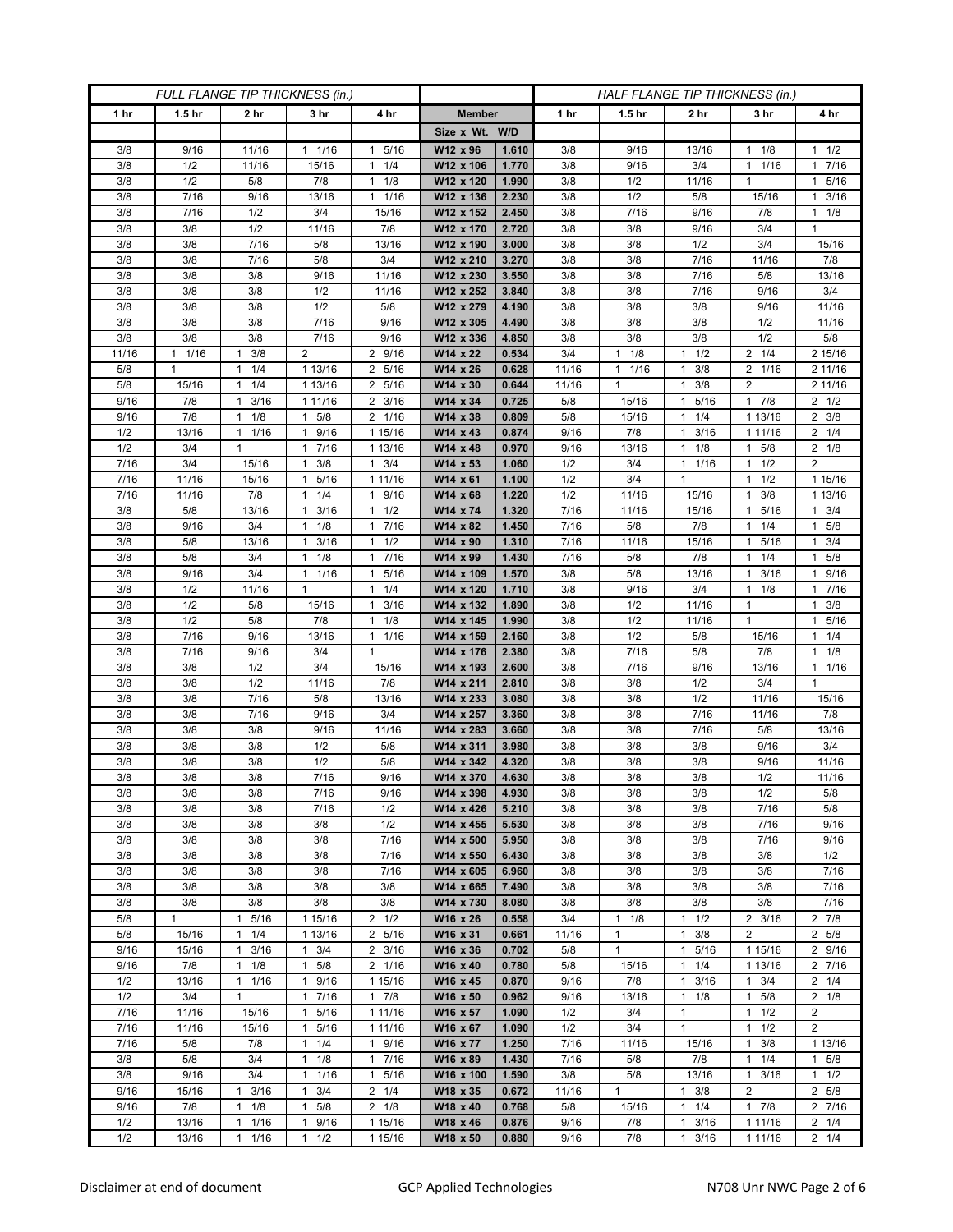| FULL FLANGE TIP THICKNESS (in.) |                   |                      |                            |                                              | HALF FLANGE TIP THICKNESS (in.) |                |              |                   |                      |                                  |                      |
|---------------------------------|-------------------|----------------------|----------------------------|----------------------------------------------|---------------------------------|----------------|--------------|-------------------|----------------------|----------------------------------|----------------------|
| 1 hr                            | 1.5 <sub>hr</sub> | 2 <sub>hr</sub>      | 3 <sub>hr</sub>            | 4 hr                                         | <b>Member</b>                   |                | 1 hr         | 1.5 <sub>hr</sub> | 2 <sub>hr</sub>      | 3 hr                             | 4 hr                 |
|                                 |                   |                      |                            |                                              | Size x Wt. W/D                  |                |              |                   |                      |                                  |                      |
| 1/2                             | 3/4               | 1                    | 7/16<br>1                  | 7/8<br>1                                     | W18 x 55                        | 0.963          | 9/16         | 13/16             | 1/8<br>$\mathbf{1}$  | 5/8                              | $2 \t1/8$            |
| 7/16                            | 3/4               | 15/16                | 3/8<br>$\mathbf{1}$        | 3/4<br>$\mathbf{1}$                          | W18 x 60                        | 1.040          | 1/2          | 13/16             | 1/16<br>$\mathbf{1}$ | 9/16<br>1                        | 2 1/16               |
| 7/16                            | 11/16             | 7/8                  | 5/16<br>$\mathbf{1}$       | 1 11/16                                      | W18 x 65                        | 1.130          | 1/2          | 3/4               | $\mathbf{1}$         | 7/16<br>1.                       | 1 15/16              |
| 7/16                            | 11/16             | 7/8                  | 1/4<br>1                   | 9/16<br>$\mathbf{1}$                         | W18 x 71                        | 1.220          | 1/2          | 11/16             | 15/16                | 3/8<br>1                         | 1 13/16              |
| 7/16                            | 11/16             | 7/8                  | 5/16<br>1                  | 1 11/16                                      | W18 x 76                        | 1.130          | 1/2          | 3/4               | $\mathbf{1}$         | 7/16<br>1                        | 1 15/16              |
| 7/16                            | 5/8               | 13/16                | 3/16<br>$\mathbf{1}$       | 9/16<br>$\mathbf{1}$                         | W18 x 86                        | 1.270          | 7/16         | 11/16             | 15/16                | 3/8<br>1                         | 1 13/16              |
| 3/8                             | 5/8               | 3/4                  | 1/8<br>1                   | 7/16<br>1                                    | W18 x 97                        | 1.420          | 7/16         | 5/8               | 7/8                  | 1/4<br>1                         | $1 \t5/8$            |
| 3/8                             | 9/16              | 3/4                  | 1/16<br>1                  | 3/8<br>1                                     | W18 x 106                       | 1.550          | 3/8          | 5/8               | 13/16                | 3/16<br>1                        | 1 9/16               |
| 3/8                             | 1/2               | 11/16                | $\mathbf{1}$               | 1/4<br>$\mathbf{1}$                          | W18 x 119                       | 1.720          | 3/8          | 9/16              | 3/4                  | 1/8                              | 17/16                |
| 9/16                            | 7/8               | $1 \t1/8$            | 1 11/16                    | $2 \t1/8$                                    | W21 x 44                        | 0.746          | 5/8          | 15/16             | 5/16<br>$\mathbf{1}$ | 7/8<br>1                         | $2 \frac{1}{2}$      |
| 1/2                             | 13/16             | 1/16<br>$\mathbf{1}$ | 9/16<br>1                  | 2                                            | W21 x 50                        | 0.838          | 9/16         | 7/8               | 3/16<br>$\mathbf{1}$ | 3/4<br>1                         | 2 5/16               |
| 1/2                             | 3/4               | 1                    | 7/16<br>$\mathbf{1}$       | 7/8<br>1                                     | W21 x 57                        | 0.952          | 9/16         | 13/16             | 1/8<br>$\mathbf{1}$  | 5/8                              | $2 \t1/8$            |
| 1/2                             | 3/4               | 1                    | 7/16<br>1                  | 7/8<br>1                                     | W21 x 62                        | 0.952          | 9/16         | 13/16             | 1/8<br>$\mathbf{1}$  | 5/8<br>1                         | $2 \t1/8$            |
| 7/16                            | 3/4               | 15/16                | 3/8<br>1                   | 3/4<br>1                                     | W21 x 68                        | 1.040          | 1/2          | 13/16             | $\mathbf{1}$<br>1/16 | 9/16<br>1                        | 2 1/16               |
| 7/16<br>7/16                    | 11/16<br>5/8      | 15/16<br>13/16       | 5/16<br>1<br>1/4<br>1      | 1 11/16<br>9/16<br>$\mathbf{1}$              | W21 x 73                        | 1.110          | 1/2<br>7/16  | 3/4               | $\mathbf{1}$         | 1/2<br>3/8<br>1                  | 1 15/16              |
| 3/8                             | 5/8               | 13/16                | 1/8<br>$\mathbf{1}$        | 7/16<br>1                                    | W21 x 83<br>W21 x 93            | 1.260<br>1.400 | 7/16         | 11/16<br>5/8      | 15/16<br>7/8         | 1/4<br>1                         | 1 13/16<br>1 11/16   |
| 3/8                             | 5/8               | 13/16                | $1 \t3/16$                 | 1/2<br>1                                     | W21 x 101                       | 1.300          | 7/16         | 11/16             | 15/16                | 1 5/16                           | $1 \t3/4$            |
| 3/8                             | 5/8               | 3/4                  | $1 \t1/8$                  | 7/16<br>1                                    | W21 x 111                       | 1.430          | 7/16         | 5/8               | 7/8                  | 1/4<br>1.                        | $1 \t5/8$            |
| 3/8                             | 9/16              | 3/4                  | $\mathbf{1}$<br>1/16       | 5/16<br>$\mathbf{1}$                         | W21 x 122                       | 1.570          | 3/8          | 5/8               | 13/16                | 3/16<br>1                        | 9/16<br>$\mathbf{1}$ |
| 3/8                             | 9/16              | 11/16                | $\mathbf{1}$               | 1/4<br>$\mathbf{1}$                          | W21 x 132                       | 1.680          | 3/8          | 9/16              | 3/4                  | 1/8<br>1                         | $1 \t1/2$            |
| 3/8                             | 1/2               | 5/8                  | 15/16                      | 3/16<br>1                                    | W21 x 147                       | 1.870          | 3/8          | 9/16              | 11/16                | 1 1/16                           | $1 \t3/8$            |
| 1/2                             | 13/16             | 1/16<br>1            | 9/16<br>1                  | $\overline{2}$                               | W24 x 55                        | 0.828          | 9/16         | 7/8               | 3/16<br>$\mathbf{1}$ | 3/4                              | 2 5/16               |
| 1/2                             | 13/16             | $\mathbf{1}$         | $1 \t1/2$                  | 7/8<br>$\mathbf{1}$                          | W24 x 62                        | 0.934          | 9/16         | 13/16             | 1/8<br>$\mathbf{1}$  | 5/8<br>1                         | $2 \frac{3}{16}$     |
| 1/2                             | 3/4               | 1                    | $1 \t1/2$                  | 7/8<br>1                                     | W24 x 68                        | 0.942          | 9/16         | 13/16             | 1/8<br>1             | 1 5/8                            | $2 \frac{3}{16}$     |
| 7/16                            | 3/4               | 15/16                | 3/8<br>1                   | 3/4<br>1                                     | W24 x 76                        | 1.050          | 1/2          | 13/16             | 1/16<br>$\mathbf{1}$ | 9/16                             | 2                    |
| 7/16                            | 11/16             | 7/8                  | 5/16<br>$\mathbf{1}$       | 5/8<br>$\mathbf{1}$                          | W24 x 84                        | 1.150          | 1/2          | 3/4               | $\mathbf{1}$         | $7/16$<br>1                      | 1 15/16              |
| 7/16                            | 5/8               | 13/16                | 3/16<br>$\mathbf{1}$       | 9/16<br>$\mathbf{1}$                         | W24 x 94                        | 1.280          | 7/16         | 11/16             | 15/16                | 3/8<br>1.                        | $1 \t3/4$            |
| 7/16                            | 11/16             | 7/8                  | 1/4<br>$\mathbf{1}$        | 9/16<br>1                                    | W24 x 104                       | 1.240          | 7/16         | 11/16             | 15/16                | 3/8<br>1                         | 1 13/16              |
| 3/8                             | 5/8               | 13/16                | 1/8<br>1                   | 7/16<br>$\mathbf{1}$                         | W24 x 117                       | 1.380          | 7/16         | 11/16             | 7/8                  | 5/16<br>1                        | 1 1 1 / 16           |
| 3/8                             | 9/16              | 3/4                  | 11/16                      | 3/8<br>$\mathbf{1}$                          | W24 x 131                       | 1.540          | 3/8          | 5/8               | 13/16                | 3/16<br>1                        | 1 9/16               |
| 3/8                             | 9/16              | 11/16                | 1                          | 1/4<br>$\mathbf{1}$                          | W24 x 146                       | 1.700          | 3/8          | 9/16              | 3/4                  | 1/8<br>1                         | 17/16                |
| 3/8                             | 1/2               | 5/8                  | 15/16                      | 3/16<br>$\mathbf{1}$                         | W24 x 162                       | 1.880          | 3/8          | 9/16              | 11/16                | 1/16<br>1                        | $1 \t3/8$            |
| 7/16                            | 3/4               | 15/16                | 3/8<br>1                   | 3/4<br>$\mathbf{1}$                          | W27 x 84                        | 1.030          | 1/2          | 13/16             | 1/16<br>$\mathbf{1}$ | 9/16                             | 2 1/16               |
| 7/16                            | 11/16             | 7/8                  | 5/16<br>1                  | $\mathbf{1}$<br>5/8                          | W27 x 94                        | 1.150          | 1/2          | 3/4               | $\mathbf{1}$         | 7/16<br>1                        | 1 15/16              |
| 7/16<br>3/8                     | 11/16<br>5/8      | 7/8<br>13/16         | 1/4<br>1<br>1/8<br>1       | 9/16<br>$\mathbf{1}$<br>7/16<br>$\mathbf{1}$ | W27 x 102<br>W27 x 114          | 1.240<br>1.390 | 7/16<br>7/16 | 11/16<br>5/8      | 15/16<br>7/8         | 3/8<br>1<br>1/4                  | 1 13/16<br>1 11/16   |
| 3/8                             | 9/16              | 3/4                  | 1/16<br>1                  | 3/8<br>$\mathbf{1}$                          | W27 x 129                       | 1.560          | 3/8          | 5/8               | 13/16                | 3/16                             | 1 9/16               |
| 3/8                             | 9/16              | 3/4                  | $\mathbf{1}$<br>1/16       | 3/8<br>$\mathbf{1}$                          | W27 x 146                       | 1.550          | 3/8          | 5/8               | 13/16                | 3/16<br>1                        | 1 9/16               |
| 3/8                             | 9/16              | 11/16                | $\mathbf{1}$               | 1/4<br>1                                     | W27 x 161                       | 1.700          | 3/8          | 9/16              | 3/4                  | 1/8                              | 17/16                |
| 3/8                             | 1/2               | 5/8                  | 15/16                      | 3/16<br>$\mathbf{1}$                         | W27 x 178                       | 1.870          | 3/8          | 9/16              | 11/16                | 1/16<br>$\mathbf{1}$             | 3/8<br>$\mathbf{1}$  |
| 1/2                             | 3/4               | 15/16                | $1 \t3/8$                  | 1 13/16                                      | W30 x 90                        | 1.020          | 1/2          | 13/16             | $1 \t1/16$           | 1 9/16                           | 2 1/16               |
| 7/16                            | 11/16             | 15/16                | 1 5/16                     | 1 11/16                                      | W30 x 99                        | 1.120          | 1/2          | 3/4               | $\mathbf{1}$         | $1 \t1/2$                        | 1 15/16              |
| 7/16                            | 11/16             | 7/8                  | $1 \t1/4$                  | 5/8<br>$\mathbf{1}$                          | W30 x 108                       | 1.210          | 1/2          | 11/16             | 15/16                | 3/8<br>1                         | $1 \t7/8$            |
| 3/8                             | 5/8               | 13/16                | 3/16<br>$\mathbf{1}$       | 1/2<br>$\mathbf{1}$                          | W30 x 116                       | 1.300          | 7/16         | 11/16             | 15/16                | 5/16<br>1                        | $1 \t3/4$            |
| 3/8                             | 5/8               | 13/16                | $1 \t1/8$                  | 7/16<br>$\mathbf{1}$                         | W30 x 124                       | 1.390          | 7/16         | 5/8               | 7/8                  | 1/4<br>$\mathbf{1}$              | 1 11/16              |
| 3/8                             | 9/16              | 3/4                  | $1 \t1/8$                  | 3/8<br>$\mathbf{1}$                          | W30 x 132                       | 1.470          | 7/16         | 5/8               | 7/8                  | $1 \t1/4$                        | 1 5/8                |
| 3/8                             | 9/16              | 11/16                | $\mathbf{1}$               | 5/16<br>$\mathbf{1}$                         | W30 x 173                       | 1.660          | 3/8          | 9/16              | 3/4                  | 1/8<br>1                         | $1 \t1/2$            |
| 3/8                             | 1/2               | 5/8                  | 15/16                      | 3/16<br>$\mathbf{1}$                         | W30 x 191                       | 1.850          | 3/8          | 9/16              | 3/4                  | 1/16<br>$\mathbf{1}$             | $1 \t3/8$            |
| 3/8                             | 1/2               | 5/8                  | 7/8                        | 1/8<br>1                                     | W30 x 211                       | 2.010          | 3/8          | 1/2               | 11/16                | 1                                | 1 5/16               |
| 7/16                            | 11/16             | 7/8                  | 1/4<br>1                   | 5/8<br>$\mathbf{1}$                          | W33 x 118                       | 1.210          | 1/2          | 11/16             | 15/16                | 3/8<br>1                         | 17/8                 |
| 3/8                             | 5/8               | 13/16                | $\mathbf{1}$<br>3/16       | $\mathbf{1}$<br>1/2                          | W33 x 130                       | 1.320          | 7/16         | 11/16             | 15/16                | 5/16<br>$\mathbf{1}$             | $1 \t3/4$            |
| 3/8                             | 5/8               | 3/4                  | $1 \t1/8$                  | 7/16<br>$\mathbf{1}$                         | W33 x 141                       | 1.430          | 7/16         | 5/8               | 7/8                  | $1 \t1/4$                        | $1 \t5/8$            |
| 3/8<br>3/8                      | 9/16<br>9/16      | 3/4<br>11/16         | $1 \t1/16$<br>$\mathbf{1}$ | 3/8<br>$\mathbf{1}$<br>$\mathbf{1}$<br>1/4   | W33 x 152<br>W33 x 169          | 1.530<br>1.700 | 3/8<br>3/8   | 5/8<br>9/16       | 13/16<br>3/4         | 3/16<br>1<br>1/8<br>$\mathbf{1}$ | 1 9/16<br>17/16      |
| 3/8                             | 1/2               | 11/16                | 15/16                      | 3/16<br>$\mathbf{1}$                         | W33 x 201                       | 1.790          | 3/8          | 9/16              | 3/4                  | 11/16                            | $1 \t3/8$            |
| 3/8                             | 1/2               | 5/8                  | 7/8                        | 1/8<br>$\mathbf{1}$                          | W33 x 221                       | 1.970          | 3/8          | 1/2               | 11/16                | $\mathbf{1}$                     | 1 5/16               |
| 3/8                             | 7/16              | 9/16                 | 13/16                      | 1/16<br>1                                    | W33 x 241                       | 2.130          | 3/8          | 1/2               | 5/8                  | 15/16                            | $1 \t1/4$            |
| 7/16                            | 5/8               | 13/16                | $1 \t3/16$                 | 9/16<br>$\mathbf{1}$                         | W36 x 135                       | 1.290          | 7/16         | 11/16             | 15/16                | $1 \t3/8$                        | $1 \t3/4$            |
| 3/8                             | 5/8               | 3/4                  | $1 \t1/8$                  | 7/16<br>$\mathbf{1}$                         | W36 x 150                       | 1.430          | 7/16         | 5/8               | 7/8                  | 1/4<br>$\mathbf{1}$              | 1 5/8                |
| 3/8                             | 9/16              | 3/4                  | 1 1/16                     | $\mathbf{1}$<br>3/8                          | W36 x 160                       | 1.510          | 7/16         | 5/8               | 13/16                | 3/16<br>$\mathbf{1}$             | 1 9/16               |
| 3/8                             | 9/16              | 11/16                | 11/16                      | $\mathbf{1}$<br>5/16                         | W36 x 170                       | 1.600          | 3/8          | 5/8               | 13/16                | 3/16<br>1                        | $1 \t1/2$            |
| 3/8                             | 1/2               | 11/16                | 1                          | 1/4<br>$\mathbf{1}$                          | W36 x 182                       | 1.720          | 3/8          | 9/16              | 3/4                  | 1/8<br>1                         | 17/16                |
| 3/8                             | 1/2               | 11/16                | 15/16                      | 3/16<br>$\mathbf{1}$                         | W36 x 194                       | 1.810          | 3/8          | 9/16              | 3/4                  | $\mathbf{1}$<br>1/16             | $1 \t3/8$            |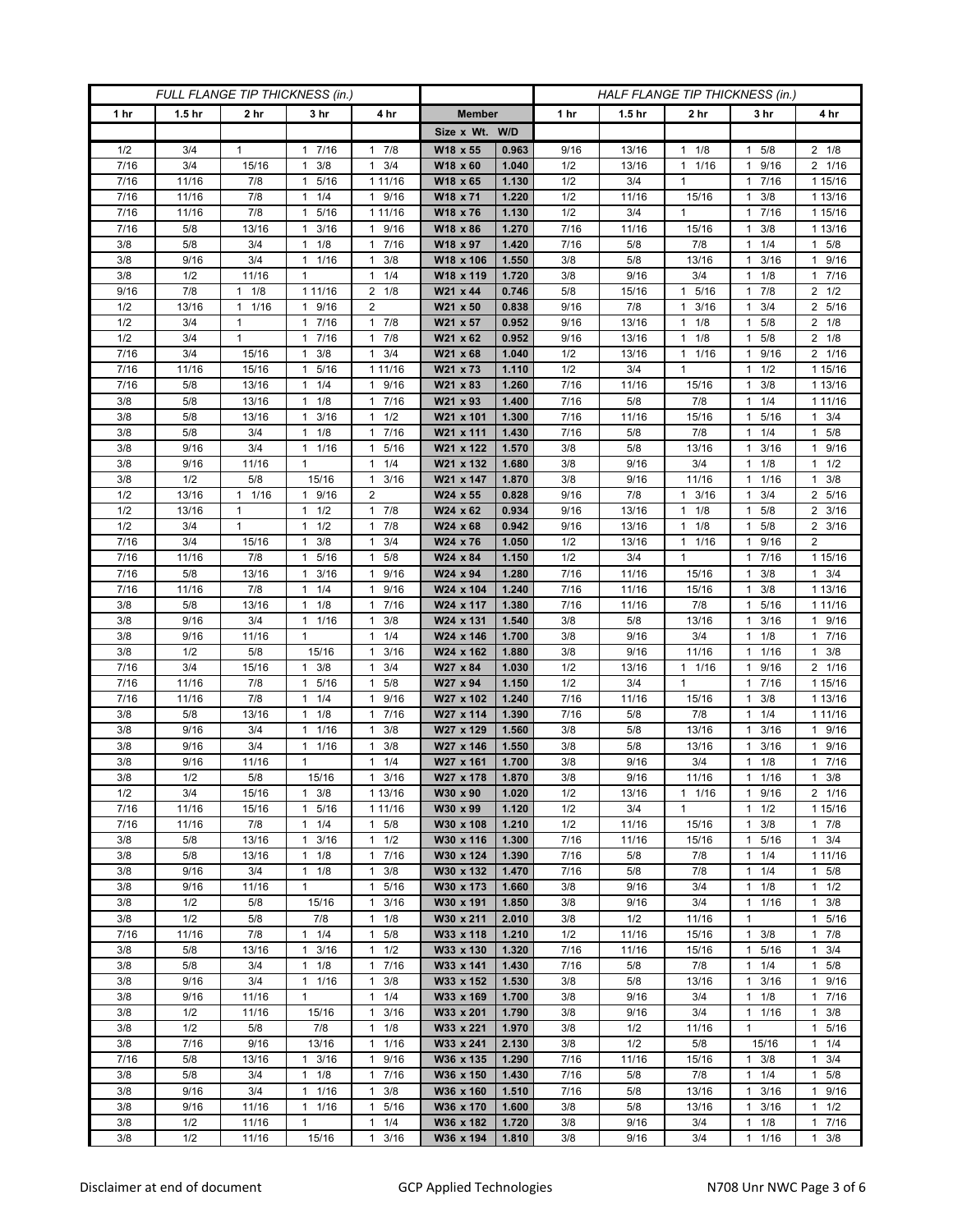| FULL FLANGE TIP THICKNESS (in.) |                                 |                                              |                                              |                                   |                | HALF FLANGE TIP THICKNESS (in.) |              |                                    |                                              |                                  |                                |
|---------------------------------|---------------------------------|----------------------------------------------|----------------------------------------------|-----------------------------------|----------------|---------------------------------|--------------|------------------------------------|----------------------------------------------|----------------------------------|--------------------------------|
| 1 hr                            | 1.5 <sub>hr</sub>               | 2 hr                                         | 3 hr                                         | 4 hr                              | <b>Member</b>  |                                 | 1 hr         | 1.5 <sub>hr</sub>                  | 2 hr                                         | 3 hr                             | 4 hr                           |
|                                 |                                 |                                              |                                              |                                   | Size x Wt. W/D |                                 |              |                                    |                                              |                                  |                                |
| 3/8                             | 1/2                             | 5/8                                          | 7/8                                          | 1/8<br>$\mathbf{1}$               | W36 x 210      | 1.960                           | 3/8          | 1/2                                | 11/16                                        | 1                                | 1 5/16                         |
| 3/8                             | 1/2                             | 5/8                                          | 7/8                                          | 1/8<br>1                          | W36 x 230      | 1.950                           | 3/8          | 1/2                                | 11/16                                        | $\mathbf{1}$                     | 5/16<br>1                      |
| 3/8                             | 7/16                            | 5/8                                          | 7/8                                          | 1/16<br>$\mathbf{1}$              | W36 x 245      | 2.080                           | 3/8          | 1/2                                | 11/16                                        | 15/16                            | $1 \t1/4$                      |
| 3/8                             | 7/16                            | 9/16                                         | 3/4                                          | 1                                 | W36 x 256      | 2.370                           | 3/8          | 7/16                               | 5/8                                          | 7/8                              | $1 \t1/8$                      |
| 3/8                             | 7/16                            | 9/16                                         | 13/16                                        | $\mathbf{1}$<br>1/16              | W36 x 260      | 2.180                           | 3/8          | 1/2                                | 5/8                                          | 15/16                            | $1 \t3/16$                     |
| 3/8                             | 7/16                            | 9/16                                         | 13/16                                        | $\mathbf{1}$                      | W36 x 280      | 2.350                           | 3/8          | 7/16                               | 5/8                                          | 7/8                              | $1 \t1/8$                      |
| 3/8                             | 3/8                             | 1/2                                          | 3/4                                          | 15/16                             | W36 x 300      | 2.500                           | 3/8          | 7/16                               | 9/16                                         | 13/16                            | 1/16<br>1                      |
| 3/4                             | 1/4<br>$\mathbf{1}$             | 9/16<br>1                                    | 2 5/16                                       | 2 15/16                           | Other          | 0.370                           | 7/8          | 5/16<br>$\mathbf{1}$               | 3/4<br>1                                     | 2 9/16                           | 3 7/16                         |
| 3/4                             | 3/16<br>1                       | 9/16<br>1                                    | 2 5/16                                       | 2 15/16                           | Other          | 0.380                           | 7/8          | 5/16<br>$\mathbf{1}$               | 3/4<br>$\mathbf{1}$                          | 2 9/16                           | $3 \frac{3}{8}$                |
| 3/4                             | 3/16<br>$\mathbf{1}$            | 9/16<br>$\mathbf{1}$                         | $2 \t1/4$                                    | $2 \t 7/8$                        | Other          | 0.390                           | 13/16        | 5/16<br>$\mathbf{1}$               | 3/4<br>$\mathbf{1}$                          | 2 9/16                           | $3 \frac{3}{8}$                |
| 3/4                             | 3/16<br>$\mathbf{1}$            | 9/16<br>$\mathbf{1}$                         | $2 \t1/4$                                    | $2 \t 7/8$                        | Other          | 0.400                           | 13/16        | 11/4                               | 1 11/16                                      | $2 \frac{1}{2}$                  | 3 5/16                         |
| 3/4                             | 3/16<br>$\mathbf{1}$            | 1/2<br>$\mathbf{1}$                          | $2 \t1/4$                                    | 2 13/16                           | Other          | 0.410                           | 13/16        | $1 \t1/4$                          | 1 11/16                                      | $2 \frac{1}{2}$                  | $3 \t1/4$                      |
| 3/4                             | 3/16<br>$\mathbf{1}$            | 1/2<br>1                                     | $2 \frac{3}{16}$                             | 2 13/16                           | Other          | 0.420                           | 13/16        | 1/4<br>$\mathbf{1}$                | 1 1 1/16                                     | 2 7/16                           | $3 \t1/4$                      |
| 3/4                             | 1/8<br>1                        | 1/2<br>$\mathbf{1}$                          | $2 \frac{3}{16}$                             | 2 13/16                           | Other          | 0.430                           | 13/16        | 1/4<br>$\mathbf{1}$                | 1 1 1 / 16                                   | $7/16$<br>2                      | 3/16<br>3                      |
| 11/16                           | 1/8<br>$\mathbf{1}$             | $1 \t1/2$                                    | $2 \frac{3}{16}$                             | $2 \frac{3}{4}$                   | Other          | 0.440                           | 13/16        | $1 \t1/4$                          | 5/8<br>1                                     | 2 7/16                           | $3 \frac{3}{16}$               |
| 11/16<br>11/16                  | 1/8<br>$\mathbf{1}$<br>1/8<br>1 | 17/16<br>7/16<br>1                           | $2 \t1/8$<br>$2 \t1/8$                       | $2 \frac{3}{4}$                   | Other<br>Other | 0.450<br>0.460                  | 13/16        | $1 \t3/16$<br>3/16<br>$\mathbf{1}$ | 5/8<br>$\mathbf{1}$<br>5/8<br>$\mathbf{1}$   | $2 \frac{3}{8}$<br>3/8<br>2      | $3 \frac{3}{16}$<br>$3 \t1/8$  |
|                                 | $\mathbf{1}$                    | 7/16                                         |                                              | 2 11/16                           |                |                                 | 13/16        | $\mathbf{1}$                       | 5/8                                          |                                  | $3 \t1/8$                      |
| 11/16<br>11/16                  | 1/8<br>$1 \t1/8$                | $\mathbf{1}$<br>17/16                        | $2 \t1/8$<br>2 1/16                          | 2 11/16<br>2 11/16                | Other<br>Other | 0.470<br>0.480                  | 3/4<br>3/4   | 3/16<br>$1 \t3/16$                 | $\mathbf{1}$<br>9/16<br>1                    | $2 \frac{3}{8}$<br>2 5/16        | $3 \t1/16$                     |
| 11/16                           | 1/16<br>1                       | 7/16<br>$\mathbf{1}$                         | 2 1/16                                       | 5/8<br>2                          | Other          | 0.490                           | 3/4          | 3/16<br>1                          | 9/16<br>-1                                   | 5/16<br>2                        | $3 \t1/16$                     |
| 11/16                           | 1/16<br>$\mathbf{1}$            | 3/8<br>$\mathbf{1}$                          | 2 1/16                                       | $\overline{2}$<br>5/8             | Other          | 0.500                           | 3/4          | 3/16<br>$\mathbf{1}$               | 9/16<br>$\mathbf{1}$                         | 5/16<br>2                        | 3                              |
| 11/16                           | 1/16<br>$\mathbf{1}$            | 3/8<br>$\mathbf{1}$                          | $\overline{c}$                               | 9/16<br>$\overline{2}$            | Other          | 0.510                           | 3/4          | $1 \t1/8$                          | 9/16<br>$\mathbf{1}$                         | $2 \t1/4$                        | 3                              |
| 11/16                           | 1/16<br>$\mathbf{1}$            | 3/8<br>$\mathbf{1}$                          | $\overline{2}$                               | 9/16<br>2                         | Other          | 0.520                           | 3/4          | 1/8<br>1                           | 9/16<br>$\mathbf{1}$                         | 1/4<br>2                         | 2 15/16                        |
| 11/16                           | 1/16<br>$\mathbf{1}$            | 3/8<br>$\mathbf{1}$                          | $\overline{2}$                               | $\overline{2}$<br>9/16            | Other          | 0.530                           | 3/4          | $1 \t1/8$                          | 1/2<br>$\mathbf{1}$                          | $2 \t1/4$                        | 2 15/16                        |
| 5/8                             | 1/16<br>$\mathbf{1}$            | $1 \t3/8$                                    | $\overline{2}$                               | $2 \frac{1}{2}$                   | Other          | 0.540                           | 3/4          | $1 \t1/8$                          | 1/2<br>$\mathbf{1}$                          | $2 \frac{3}{16}$                 | 2 15/16                        |
| 5/8                             | 1/16<br>$\mathbf{1}$            | 5/16<br>$\mathbf{1}$                         | 1 15/16                                      | 1/2<br>2                          | Other          | 0.550                           | 3/4          | 1/8<br>1                           | 1/2<br>$\mathbf{1}$                          | $2 \frac{3}{16}$                 | $2 \t 7/8$                     |
| 5/8                             | 1                               | 5/16<br>$\mathbf{1}$                         | 1 15/16                                      | 1/2<br>2                          | Other          | 0.560                           | 3/4          | 1/8<br>$\mathbf{1}$                | 1/2<br>$\mathbf{1}$                          | 3/16<br>2                        | $2 \t 7/8$                     |
| 5/8                             | $\mathbf{1}$                    | 5/16<br>$\mathbf{1}$                         | 1 15/16                                      | 2 7/16                            | Other          | 0.570                           | 11/16        | 11/16                              | 1/2<br>$\mathbf{1}$                          | $2 \t1/8$                        | 2 13/16                        |
| 5/8                             | $\mathbf{1}$                    | 5/16<br>$\mathbf{1}$                         | 1 15/16                                      | $\frac{1}{2}$ 7/16                | Other          | 0.580                           | 11/16        | $1 \t1/16$                         | 7/16<br>$\mathbf{1}$                         | $2 \t1/8$                        | 2 13/16                        |
| 5/8                             | $\mathbf{1}$                    | 5/16<br>$\mathbf{1}$                         | 17/8                                         | 7/16<br>$\overline{2}$            | Other          | 0.590                           | 11/16        | $1 \t1/16$                         | 7/16<br>$\mathbf{1}$                         | $2 \t1/8$                        | 2 13/16                        |
| 5/8                             | $\mathbf{1}$                    | 5/16<br>1                                    | 7/8<br>$\mathbf{1}$                          | $\overline{2}$<br>3/8             | Other          | 0.600                           | 11/16        | 1/16<br>$\mathbf{1}$               | 7/16<br>$\mathbf{1}$                         | $2 \t1/8$                        | $2 \frac{3}{4}$                |
| 5/8                             | 1                               | 1/4<br>1                                     | 7/8<br>1                                     | 3/8<br>2                          | Other          | 0.610                           | 11/16        | 1/16<br>1                          | 7/16<br>$\mathbf{1}$                         | 2 1/16                           | $2 \frac{3}{4}$                |
| 5/8                             | $\mathbf{1}$                    | 1/4<br>$\mathbf{1}$                          | $1 \t7/8$                                    | 3/8<br>2                          | Other          | 0.620                           | 11/16        | $1 \t1/16$                         | 7/16<br>$\mathbf{1}$                         | 2 1/16                           | $2 \frac{3}{4}$                |
| 5/8                             | 15/16                           | 1/4<br>$\mathbf{1}$                          | 1 13/16                                      | 5/16<br>2                         | Other          | 0.630                           | 11/16        | 1/16<br>$\mathbf{1}$               | 3/8<br>$\mathbf{1}$                          | 2 1/16                           | 2 11/16                        |
| 5/8                             | 15/16                           | 1/4<br>$\mathbf{1}$                          | 1 13/16                                      | 5/16<br>2                         | Other          | 0.640                           | 11/16        | 1/16<br>$\mathbf{1}$               | 3/8<br>$\mathbf{1}$                          | 2 1/16                           | 2 11/16                        |
| 5/8                             | 15/16                           | 1/4<br>$\mathbf{1}$                          | 1 13/16                                      | 5/16<br>2                         | Other          | 0.650                           | 11/16        | $\mathbf{1}$                       | 3/8<br>$\mathbf{1}$                          | $\overline{2}$                   | 2 11/16                        |
| 5/8                             | 15/16                           | 1/4<br>1                                     | 1 13/16                                      | 5/16<br>2                         | Other          | 0.660                           | 11/16        | $\mathbf{1}$                       | 3/8<br>$\mathbf{1}$                          | 2                                | 2 5/8                          |
| 9/16<br>9/16                    | 15/16<br>15/16                  | 3/16<br>$\mathbf{1}$<br>3/16<br>1            | 3/4<br>$\mathbf{1}$<br>3/4<br>1              | 1/4<br>2<br>$\overline{2}$<br>1/4 | Other<br>Other | 0.670<br>0.680                  | 11/16<br>5/8 | 1<br>$\mathbf{1}$                  | 3/8<br>$\mathbf{1}$<br>3/8<br>$\mathbf{1}$   | $\overline{2}$<br>$\overline{2}$ | 2 5/8<br>5/8<br>$\overline{2}$ |
| 9/16                            | 15/16                           | 3/16<br>$\mathbf{1}$                         | 3/4<br>1                                     | 1/4<br>2                          | Other          | 0.690                           | 5/8          | $\mathbf{1}$                       | 5/16<br>$\mathbf{1}$                         | 1 15/16                          | 2 9/16                         |
| 9/16                            | 15/16                           | 3/16<br>$\mathbf{1}$                         | 3/4<br>1                                     | 2<br>3/16                         | Other          | 0.700                           | 5/8          | $\mathbf{1}$                       | 5/16<br>$\mathbf{1}$                         | 1 15/16                          | 2 9/16                         |
| 9/16                            | 15/16                           | 3/16<br>$\mathbf{1}$                         | $1 \t3/4$                                    | $2 \frac{3}{16}$                  | Other          | 0.710                           | 5/8          | $\mathbf{1}$                       | 5/16<br>$\mathbf{1}$                         | 1 15/16                          | 2 9/16                         |
| 9/16                            | 7/8                             | 3/16<br>$\mathbf{1}$                         | 1 11/16                                      | $2 \frac{3}{16}$                  | Other          | 0.720                           | 5/8          | $\mathbf{1}$                       | 5/16<br>$\mathbf{1}$                         | 1 15/16                          | $2 \frac{1}{2}$                |
| 9/16                            | 7/8                             | $1 \t3/16$                                   | 1 11/16                                      | $2 \frac{3}{16}$                  | Other          | 0.730                           | 5/8          | 15/16                              | 5/16<br>$\mathbf{1}$                         | $1 \t7/8$                        | $2 \frac{1}{2}$                |
| 9/16                            | 7/8                             | 3/16<br>1                                    | 1 11/16                                      | $2 \t1/8$                         | Other          | 0.740                           | 5/8          | 15/16                              | 5/16<br>$\mathbf{1}$                         | 7/8<br>1                         | $2 \frac{1}{2}$                |
| 9/16                            | 7/8                             | 1/8<br>$\mathbf{1}$                          | 1 11/16                                      | $2 \t1/8$                         | Other          | 0.750                           | 5/8          | 15/16                              | 1/4<br>$\mathbf{1}$                          | $1 \t7/8$                        | 2 7/16                         |
| 9/16                            | 7/8                             | $1 \t1/8$                                    | 1 11/16                                      | $2 \t1/8$                         | Other          | 0.760                           | 5/8          | 15/16                              | 1/4<br>$\mathbf{1}$                          | 17/8                             | 2 7/16                         |
| 9/16                            | 7/8                             | 1/8<br>$\mathbf{1}$                          | $1 \t5/8$                                    | $2 \t1/8$                         | Other          | 0.770                           | 5/8          | 15/16                              | 1/4<br>$\mathbf{1}$                          | 17/8                             | 2 7/16                         |
| 9/16                            | 7/8                             | $\mathbf{1}$<br>1/8                          | $1 \t5/8$                                    | 2 1/16                            | Other          | 0.780                           | 5/8          | 15/16                              | 1/4<br>$\mathbf{1}$                          | 1 13/16                          | 2 7/16                         |
| 9/16                            | 7/8                             | $1 \t1/8$                                    | 5/8<br>$\mathbf{1}$                          | 2 1/16                            | Other          | 0.790                           | 5/8          | 15/16                              | $\mathbf{1}$<br>1/4                          | 1 13/16                          | $2 \frac{3}{8}$                |
| 9/16                            | 7/8                             | $1 \t1/8$                                    | 5/8<br>$\mathbf{1}$                          | 2 1/16                            | Other          | 0.800                           | 5/8          | 15/16                              | 1/4<br>$\mathbf{1}$                          | 1 13/16                          | $2 \frac{3}{8}$                |
| 9/16                            | 7/8                             | $1 \t1/8$                                    | 5/8<br>1                                     | 2 1/16                            | Other          | 0.810                           | 5/8          | 15/16                              | 1/4<br>$\mathbf{1}$                          | 1 13/16                          | $2 \frac{3}{8}$                |
| 1/2                             | 13/16                           | 11/16                                        | 9/16<br>$\mathbf{1}$                         | $\overline{2}$                    | Other          | 0.820                           | 9/16         | 7/8                                | 3/16<br>$\mathbf{1}$                         | $1 \t3/4$                        | 2 5/16                         |
| 1/2                             | 13/16                           | 11/16                                        | 1 9/16                                       | $\overline{2}$                    | Other          | 0.830                           | 9/16         | 7/8                                | 3/16<br>$\mathbf{1}$                         | 3/4<br>$\mathbf{1}$              | 2 5/16                         |
| 1/2                             | 13/16                           | 11/16                                        | 9/16<br>$\mathbf{1}$                         | $\overline{2}$                    | Other          | 0.840                           | 9/16         | 7/8                                | 3/16<br>$\mathbf{1}$                         | 3/4<br>1                         | 2 5/16                         |
| 1/2<br>1/2                      | 13/16<br>13/16                  | 1/16<br>$\mathbf{1}$<br>1/16<br>$\mathbf{1}$ | 9/16<br>$\mathbf{1}$<br>9/16<br>$\mathbf{1}$ | $\overline{2}$<br>$\overline{2}$  | Other<br>Other | 0.850<br>0.860                  | 9/16<br>9/16 | 7/8<br>7/8                         | 3/16<br>$\mathbf{1}$<br>3/16<br>$\mathbf{1}$ | 3/4<br>1<br>3/4<br>1             | 2 5/16<br>$2 \t1/4$            |
| 1/2                             | 13/16                           | 11/16                                        | 9/16<br>$\mathbf{1}$                         | 1 15/16                           | Other          | 0.870                           | 9/16         | 7/8                                | 3/16<br>$\mathbf{1}$                         | $1 \t3/4$                        | $2 \t1/4$                      |
| 1/2                             | 13/16                           | $1 \t1/16$                                   | $1 \t1/2$                                    | 1 15/16                           | Other          | 0.880                           | 9/16         | 7/8                                | $\mathbf{1}$<br>3/16                         | 1 1 1 / 1 6                      | $2 \t1/4$                      |
| 1/2                             | 13/16                           | 1/16<br>$\mathbf{1}$                         | $1 \t1/2$                                    | 1 15/16                           | Other          | 0.890                           | 9/16         | 7/8                                | 3/16<br>$\mathbf{1}$                         | 1 1 1 / 16                       | $2 \t1/4$                      |
| 1/2                             | 13/16                           | 11/16                                        | $1 \t1/2$                                    | 1 15/16                           | Other          | 0.900                           | 9/16         | 7/8                                | 1/8<br>$\mathbf{1}$                          | 1 11/16                          | $2 \t1/4$                      |
| 1/2                             | 13/16                           | 1                                            | 1/2<br>$\mathbf{1}$                          | 1 15/16                           | Other          | 0.910                           | 9/16         | 7/8                                | 1/8<br>$\mathbf{1}$                          | 1 1 1 / 1 6                      | $2 \frac{3}{16}$               |
| 1/2                             | 13/16                           | 1                                            | 1/2<br>$\mathbf{1}$                          | 7/8<br>$\mathbf{1}$               | Other          | 0.920                           | 9/16         | 7/8                                | 1/8<br>$\mathbf{1}$                          | 1 11/16                          | $2 \frac{3}{16}$               |
| 1/2                             | 13/16                           | $\mathbf{1}$                                 | 1/2<br>$\mathbf{1}$                          | $\mathbf{1}$<br>7/8               | Other          | 0.930                           | 9/16         | 13/16                              | 1/8<br>$\mathbf{1}$                          | $1 \t5/8$                        | $2 \frac{3}{16}$               |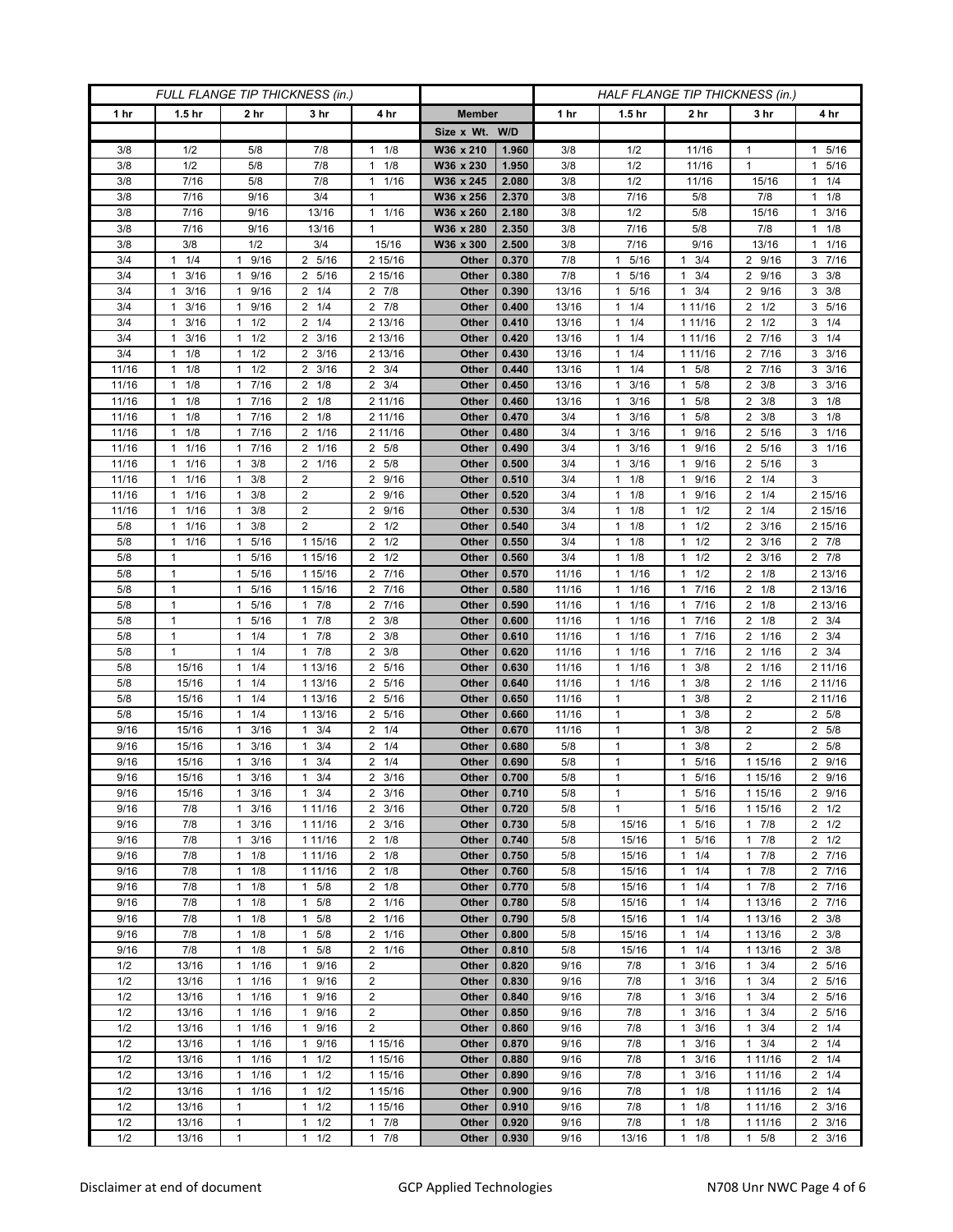| FULL FLANGE TIP THICKNESS (in.) |                   |                 |                                    |                                     | HALF FLANGE TIP THICKNESS (in.) |                |              |                   |                                              |                           |                          |
|---------------------------------|-------------------|-----------------|------------------------------------|-------------------------------------|---------------------------------|----------------|--------------|-------------------|----------------------------------------------|---------------------------|--------------------------|
| 1 hr                            | 1.5 <sub>hr</sub> | 2 <sub>hr</sub> | 3 <sub>hr</sub>                    | 4 hr                                | <b>Member</b>                   |                | 1 hr         | 1.5 <sub>hr</sub> | 2 <sub>hr</sub>                              | 3 hr                      | 4 hr                     |
|                                 |                   |                 |                                    |                                     | Size x Wt. W/D                  |                |              |                   |                                              |                           |                          |
| 1/2                             | 3/4               | 1               | 1/2<br>1                           | 7/8<br>1                            | Other                           | 0.940          | 9/16         | 13/16             | 1/8<br>$\mathbf{1}$                          | 5/8                       | $2 \frac{3}{16}$         |
| 1/2                             | 3/4               | $\mathbf{1}$    | 7/16<br>$\mathbf{1}$               | 7/8<br>$\mathbf{1}$                 | Other                           | 0.950          | 9/16         | 13/16             | 1/8<br>$\mathbf{1}$                          | 5/8<br>1                  | $2 \t1/8$                |
| 1/2                             | 3/4               | $\mathbf{1}$    | 17/16                              | 7/8<br>$\mathbf{1}$                 | Other                           | 0.960          | 9/16         | 13/16             | 1/8<br>$\mathbf{1}$                          | 5/8<br>1                  | $2 \t1/8$                |
| 1/2                             | 3/4               | $\mathbf{1}$    | 7/16<br>1                          | 1 13/16                             | Other                           | 0.970          | 9/16         | 13/16             | 1/8<br>$\mathbf{1}$                          | 5/8<br>1                  | $2 \t1/8$                |
| 1/2                             | 3/4               | $\mathbf{1}$    | 7/16<br>1                          | 1 13/16                             | Other                           | 0.980          | 9/16         | 13/16             | 1/8<br>$\mathbf{1}$                          | 5/8<br>1                  | $2 \t1/8$                |
| 1/2                             | 3/4               | $\mathbf{1}$    | 7/16<br>$\mathbf{1}$               | 1 13/16                             | Other                           | 0.990          | 9/16         | 13/16             | 1/16<br>$\mathbf{1}$                         | 9/16<br>1                 | $2 \t1/8$                |
| 1/2                             | 3/4               | 1               | 7/16<br>1                          | 1 13/16                             | Other                           | 1.000          | 1/2          | 13/16             | 1/16<br>$\mathbf{1}$                         | 9/16<br>1                 | 2 1/16                   |
| 1/2                             | 3/4               | 15/16           | 7/16<br>1                          | 1 13/16                             | Other                           | 1.010          | 1/2          | 13/16             | 1/16<br>$\mathbf{1}$                         | 9/16<br>1                 | 2 1/16                   |
| 1/2                             | 3/4               | 15/16           | 3/8<br>1                           | 1 13/16                             | Other                           | 1.020          | 1/2          | 13/16             | 1/16<br>$\mathbf{1}$                         | 9/16                      | 2 1/16                   |
| 7/16<br>7/16                    | 3/4<br>3/4        | 15/16           | 3/8<br>1                           | 3/4<br>1<br>3/4                     | Other                           | 1.030          | 1/2          | 13/16             | 1/16<br>$\mathbf{1}$                         | 9/16<br>1                 | 2 1/16<br>2 1/16         |
| 7/16                            | 3/4               | 15/16<br>15/16  | 3/8<br>-1<br>3/8<br>1              | $\mathbf{1}$<br>3/4<br>1            | Other<br>Other                  | 1.040<br>1.050 | 1/2<br>1/2   | 13/16<br>13/16    | 1/16<br>$\mathbf{1}$<br>1/16<br>$\mathbf{1}$ | 9/16<br>1<br>9/16         | $\overline{2}$           |
| 7/16                            | 3/4               | 15/16           | 3/8<br>1                           | 3/4<br>1                            | Other                           | 1.060          | 1/2          | 3/4               | 1/16<br>$\mathbf{1}$                         | 1/2<br>1                  | $\overline{2}$           |
| 7/16                            | 3/4               | 15/16           | 3/8<br>1                           | 3/4<br>1                            | Other                           | 1.070          | 1/2          | 3/4               | 1/16<br>$\mathbf{1}$                         | 1/2<br>1                  | $\overline{c}$           |
| 7/16                            | 11/16             | 15/16           | 3/8<br>1                           | 3/4<br>1                            | Other                           | 1.080          | 1/2          | 3/4               | 1/16<br>$\mathbf{1}$                         | 1/2                       | $\overline{2}$           |
| 7/16                            | 11/16             | 15/16           | 5/16<br>1                          | 1 11/16                             | Other                           | 1.090          | 1/2          | 3/4               | $\mathbf{1}$                                 | 1/2<br>1                  | $\overline{2}$           |
| 7/16                            | 11/16             | 15/16           | 5/16<br>$\mathbf{1}$               | 1 11/16                             | Other                           | 1.100          | 1/2          | 3/4               | $\mathbf{1}$                                 | 1/2<br>1                  | 1 15/16                  |
| 7/16                            | 11/16             | 15/16           | 1 5/16                             | 1 11/16                             | Other                           | 1.110          | 1/2          | 3/4               | $\mathbf{1}$                                 | $1 \t1/2$                 | 1 15/16                  |
| 7/16                            | 11/16             | 15/16           | 5/16<br>1                          | 1 11/16                             | Other                           | 1.120          | 1/2          | 3/4               | $\mathbf{1}$                                 | 1/2<br>1                  | 1 15/16                  |
| 7/16                            | 11/16             | 7/8             | 5/16<br>1                          | 1 11/16                             | Other                           | 1.130          | 1/2          | 3/4               | $\mathbf{1}$                                 | 7/16<br>1                 | 1 15/16                  |
| 7/16                            | 11/16             | 7/8             | 5/16<br>$\mathbf{1}$               | 1 11/16                             | Other                           | 1.140          | 1/2          | 3/4               | $\mathbf{1}$                                 | 7/16<br>1                 | 1 15/16                  |
| 7/16                            | 11/16             | 7/8             | 5/16<br>$\mathbf{1}$               | 5/8<br>1                            | Other                           | 1.150          | 1/2          | 3/4               | $\mathbf{1}$                                 | 1 7/16                    | 1 15/16                  |
| 7/16                            | 11/16             | 7/8             | 5/16<br>1                          | 5/8<br>$\mathbf{1}$                 | Other                           | 1.160          | 1/2          | 3/4               | $\mathbf{1}$                                 | 7/16                      | 17/8                     |
| 7/16                            | 11/16             | 7/8             | 5/16<br>$\mathbf{1}$               | 5/8<br>1                            | Other                           | 1.170          | 1/2          | 3/4               | $\mathbf{1}$                                 | 7/16<br>1                 | $1 \t7/8$                |
| 7/16                            | 11/16             | 7/8             | $1 \t1/4$                          | 5/8<br>1                            | Other                           | 1.180          | 1/2          | 3/4               | $\mathbf{1}$                                 | 1 7/16                    | 17/8                     |
| 7/16                            | 11/16             | 7/8             | 1/4<br>1                           | 5/8<br>1                            | Other                           | 1.190          | 1/2          | 3/4               | $\mathbf{1}$                                 | 7/16<br>1                 | 17/8                     |
| 7/16                            | 11/16             | 7/8             | 1/4<br>$\mathbf{1}$                | 5/8<br>$\mathbf{1}$                 | Other                           | 1.200          | 1/2          | 3/4               | 15/16                                        | $7/16$<br>1               | 17/8                     |
| 7/16<br>7/16                    | 11/16<br>11/16    | 7/8<br>7/8      | $1 \t1/4$<br>1/4<br>1              | $\mathbf{1}$<br>5/8<br>9/16<br>1    | Other<br>Other                  | 1.210<br>1.220 | 1/2<br>1/2   | 11/16<br>11/16    | 15/16<br>15/16                               | 3/8<br>1.<br>3/8<br>1     | 17/8<br>1 13/16          |
| 7/16                            | 11/16             | 7/8             | 1/4<br>$\mathbf{1}$                | 9/16<br>$\mathbf{1}$                | Other                           | 1.230          | 7/16         | 11/16             | 15/16                                        | 3/8<br>1                  | 1 13/16                  |
| 7/16                            | 11/16             | 7/8             | 1/4<br>$\mathbf{1}$                | 9/16<br>$\mathbf{1}$                | Other                           | 1.240          | 7/16         | 11/16             | 15/16                                        | 3/8<br>1                  | 1 13/16                  |
| 7/16                            | 5/8               | 7/8             | 1/4<br>1                           | 9/16<br>$\mathbf{1}$                | Other                           | 1.250          | 7/16         | 11/16             | 15/16                                        | 3/8<br>1                  | 1 13/16                  |
| 7/16                            | 5/8               | 13/16           | 1/4<br>1                           | 9/16<br>$\mathbf{1}$                | Other                           | 1.260          | 7/16         | 11/16             | 15/16                                        | 3/8<br>1                  | 1 13/16                  |
| 7/16                            | 5/8               | 13/16           | 3/16<br>1                          | 9/16<br>1                           | Other                           | 1.270          | 7/16         | 11/16             | 15/16                                        | 3/8                       | 1 13/16                  |
| 7/16                            | 5/8               | 13/16           | 3/16<br>1                          | 9/16<br>$\mathbf{1}$                | Other                           | 1.280          | 7/16         | 11/16             | 15/16                                        | 3/8<br>1                  | $1 \t3/4$                |
| 7/16                            | 5/8               | 13/16           | 3/16<br>$\mathbf{1}$               | 9/16<br>$\mathbf{1}$                | Other                           | 1.290          | 7/16         | 11/16             | 15/16                                        | 3/8<br>1                  | $1 \t3/4$                |
| 3/8                             | 5/8               | 13/16           | 3/16<br>1                          | 1/2<br>$\mathbf{1}$                 | Other                           | 1.300          | 7/16         | 11/16             | 15/16                                        | 5/16                      | 3/4<br>$\mathbf{1}$      |
| 3/8                             | 5/8               | 13/16           | 3/16<br>-1                         | 1/2<br>$\mathbf{1}$                 | Other                           | 1.310          | 7/16         | 11/16             | 15/16                                        | 5/16                      | 3/4<br>1                 |
| 3/8                             | 5/8               | 13/16           | 3/16<br>$\mathbf{1}$               | 1/2<br>1                            | Other                           | 1.320          | 7/16         | 11/16             | 15/16                                        | 5/16<br>1                 | $1 \t3/4$                |
| 3/8                             | 5/8               | 13/16           | 3/16<br>1                          | 1/2<br>1                            | Other                           | 1.330          | 7/16         | 11/16             | 7/8                                          | 5/16                      | 3/4<br>$\mathbf{1}$      |
| 3/8                             | 5/8               | 13/16           | 3/16<br>$\mathbf{1}$               | 1/2<br>$\mathbf{1}$                 | Other                           | 1.340          | 7/16         | 11/16             | 7/8                                          | 5/16<br>$\mathbf{1}$      | 3/4<br>$\mathbf{1}$      |
| 3/8                             | 5/8               | 13/16           | $1 \t3/16$                         | 1/2<br>$\mathbf{1}$<br>$\mathbf{1}$ | Other                           | 1.350          | 7/16         | 11/16             | 7/8                                          | 5/16<br>$\mathbf{1}$<br>1 | 1 1 1 / 1 6              |
| 3/8<br>3/8                      | 5/8<br>5/8        | 13/16<br>13/16  | $1 \t3/16$<br>3/16<br>$\mathbf{1}$ | 1/2<br>1/2<br>1                     | Other<br>Other                  | 1.360<br>1.370 | 7/16<br>7/16 | 11/16<br>11/16    | 7/8<br>7/8                                   | 5/16<br>5/16<br>1         | 1 1 1 / 16<br>1 1 1 / 16 |
| 3/8                             | 5/8               | 13/16           | 1/8<br>$\mathbf{1}$                | 7/16<br>$\mathbf{1}$                | Other                           | 1.380          | 7/16         | 11/16             | 7/8                                          | 5/16<br>1                 | 1 1 1 / 16               |
| 3/8                             | 5/8               | 13/16           | $1 \t1/8$                          | 7/16<br>$\mathbf{1}$                | Other                           | 1.390          | 7/16         | 5/8               | 7/8                                          | 1/4<br>1                  | 1 11/16                  |
| 3/8                             | 5/8               | 13/16           | $1 \t1/8$                          | 7/16<br>1                           | Other                           | 1.400          | 7/16         | 5/8               | 7/8                                          | $1 \t1/4$                 | 1 11/16                  |
| 3/8                             | 5/8               | 13/16           | 1/8<br>1                           | 7/16<br>$\mathbf{1}$                | Other                           | 1.410          | 7/16         | 5/8               | 7/8                                          | 1/4                       | 1 11/16                  |
| 3/8                             | 5/8               | 3/4             | $1 \t1/8$                          | 7/16<br>$\mathbf{1}$                | Other                           | 1.420          | 7/16         | 5/8               | 7/8                                          | 1/4<br>$\mathbf{1}$       | $1 \t5/8$                |
| 3/8                             | 5/8               | 3/4             | $1 \t1/8$                          | 7/16<br>1                           | Other                           | 1.430          | 7/16         | 5/8               | 7/8                                          | $1 \t1/4$                 | $1 \t5/8$                |
| 3/8                             | 5/8               | 3/4             | 1/8<br>1                           | 7/16<br>$\mathbf{1}$                | Other                           | 1.440          | 7/16         | 5/8               | 7/8                                          | 1/4<br>1                  | $1 \t5/8$                |
| 3/8                             | 9/16              | 3/4             | $1 \t1/8$                          | 7/16<br>$\mathbf{1}$                | Other                           | 1.450          | 7/16         | 5/8               | 7/8                                          | 1/4<br>$\mathbf{1}$       | 1 5/8                    |
| 3/8                             | 9/16              | 3/4             | $1 \t1/8$                          | 7/16<br>$\mathbf{1}$                | Other                           | 1.460          | 7/16         | 5/8               | 7/8                                          | $1 \t1/4$                 | 1 5/8                    |
| 3/8                             | 9/16              | 3/4             | 1/8<br>1                           | 3/8<br>$\mathbf{1}$                 | Other                           | 1.470          | 7/16         | 5/8               | 7/8                                          | 1/4<br>1                  | $1 \t5/8$                |
| 3/8                             | 9/16              | 3/4             | 1/8<br>1                           | 3/8<br>$\mathbf{1}$                 | Other                           | 1.480          | 7/16         | 5/8               | 13/16                                        | 1/4<br>1                  | 1 5/8                    |
| 3/8                             | 9/16              | 3/4             | $\mathbf{1}$<br>1/16               | 3/8<br>$\mathbf{1}$                 | Other                           | 1.490          | 7/16         | 5/8               | 13/16                                        | $1 \t1/4$                 | 1 5/8                    |
| 3/8                             | 9/16              | 3/4             | 1/16<br>$\mathbf{1}$               | 3/8<br>1                            | Other                           | 1.500          | 7/16         | 5/8               | 13/16                                        | 3/16<br>$\mathbf{1}$      | 1 5/8                    |
| 3/8                             | 9/16              | 3/4             | $\mathbf{1}$<br>1/16               | 3/8<br>1                            | Other                           | 1.510          | 7/16         | 5/8               | 13/16                                        | 3/16<br>1                 | 1 9/16                   |
| 3/8<br>3/8                      | 9/16<br>9/16      | 3/4<br>3/4      | 11/16<br>1/16<br>$\mathbf{1}$      | $\mathbf{1}$<br>3/8<br>3/8<br>1     | Other<br>Other                  | 1.520<br>1.530 | 7/16<br>3/8  | 5/8<br>5/8        | 13/16<br>13/16                               | 3/16<br>1<br>3/16<br>1    | 1 9/16<br>1 9/16         |
| 3/8                             | 9/16              | 3/4             | 1/16<br>$\mathbf{1}$               | 3/8<br>1                            | Other                           | 1.540          | 3/8          | 5/8               | 13/16                                        | 3/16<br>1                 | 1 9/16                   |
| 3/8                             | 9/16              | 3/4             | $\mathbf{1}$<br>1/16               | 3/8<br>1                            | Other                           | 1.550          | 3/8          | 5/8               | 13/16                                        | 3/16<br>1                 | 1 9/16                   |
| 3/8                             | 9/16              | 3/4             | 1/16<br>$\mathbf{1}$               | 3/8<br>1                            | Other                           | 1.560          | 3/8          | 5/8               | 13/16                                        | 3/16<br>1                 | 1 9/16                   |
| 3/8                             | 9/16              | 3/4             | $\mathbf{1}$<br>1/16               | $5/16$<br>$\mathbf{1}$              | Other                           | 1.570          | 3/8          | 5/8               | 13/16                                        | 3/16<br>1                 | 1 9/16                   |
|                                 |                   |                 |                                    |                                     |                                 |                |              |                   |                                              |                           |                          |